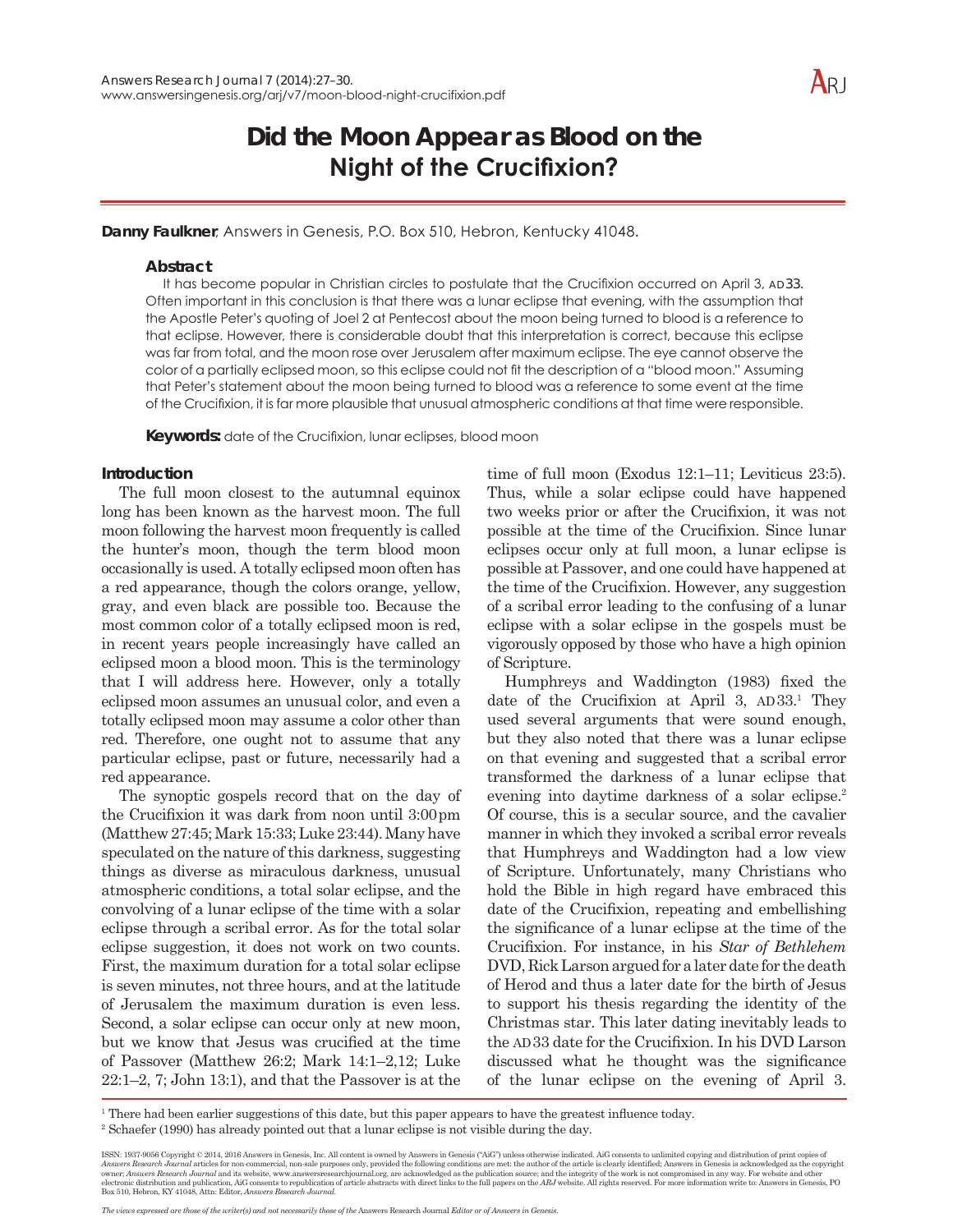I have previously discussed problems with this DVD (Faulkner 2010). More recently the well-known creation geologist Steve Austin also has endorsed the April 3,  $AD33$  Crucifixion date in a presentation that he has given many times,<sup>3</sup> including at a meeting of the Geological Society of America (Austin 2012). Larson, Austin, and others argue that the lunar eclipse of April 3, AD 33 was a fulfillment of Joel's prophecy of the moon being turned to blood quoted by the Apostle Peter at Pentecost (Acts  $2:15-21$ ). Young (2013a) recently published an article making this case as well. In a series of videos Mark Biltz has made similar claims about the AD 33 lunar eclipse and biblical prophecy, but especially he discusses a series of lunar eclipses that will occur in  $2014-2015$ and suggests that these eclipses will be harbingers of the Lord's return. I have previously reviewed Biltz's claims (Faulkner 2013).

There is doubt that Peter's quotation of Joel at Pentecost or even Joel's prophecy itself necessarily refers to a lunar eclipse. To stand out as a sign (Genesis 1:14), the moon turning to blood must be remarkable. However, a lunar eclipse by itself, though interesting, is hardly remarkable. Furthermore, the context of Peter's quotation of Joel's prophecy was to explain the miracle of how people from various parts of the world were able to understand in their own languages what Galileans were saying (Acts  $2:4-13$ ). This was preceded by the coming of the Holy Spirit (Acts 2:1–4). Peter related those two events to what Joel had written concerning the outpouring of the Holy Spirit resulting in people prophesying (Joel  $2:28-29$ ; Acts  $2:17-18$ ). Peter went on to quote the rest of Joel's prophecy (Joel 2:30-32; Acts 2:19-21) about wonders in heaven and earth and that salvation shall be made available to people outside of Israel. But the way of Gentile salvation came later, in Acts 10. Apart from Peter's quotation of Joel, there is no mention in Acts of the wonders in heaven and earth that Joel's prophecy foretold.<sup>4</sup> The language from Joel about a darkened sun, a blood-like moon, and upheaval in the earth better conforms to the words of Revelation 6:12, which many view as still future events. Thus there is considerable doubt that Joel's prophecy was completely fulfilled at the time of the Crucifixion or at Pentecost.

### **Was there a Blood Moon on April 3, AD33?**

In a companion article to his previously cited work, Young  $(2013b)$  explained why a totally eclipsed moon often has a red appearance, and hence could be called a blood moon. Because the earth has an

atmosphere, its shadow (called the umbra) is not totally dark. Rather, the atmosphere refracts light into the earth's shadow. This is why the sky doesn't immediately turn dark after sunset. Additionally, the earth's atmosphere scatters light that is bent into the umbra. This scattering is dependent upon wavelength, with shorter wavelengths being affected the most. Since in the visible part of the spectrum shorter wavelengths are blue and longer wavelengths are red, most of the blue light is scattered, leaving red to dominate the refracted light. This is why sunset and sunrise normally are red. Scattering also causes the earth's umbra generally to be red, but not always. The color of total lunar eclipses can vary tremendously from eclipse to eclipse. This variation is attributed to atmospheric conditions along the edge of the earth through which the light travels. The most commonly reported color of a totally eclipsed moon is some shade of red or orange, though yellow is occasionally reported, and some eclipses are virtually black. Most unusual was the eclipse of July 6, 1982, one of the longest total lunar eclipses in history. A portion of the earth's umbra was black as coal, but the rest was peach color. The earth's umbra normally has uniform color and darkness, so this was a rare eclipse. It is important to note that with the wide variation in color and intensity in total lunar eclipses, it is presumptuous to assume automatically that any particular past or future total lunar eclipse did or will have a blood red appearance.

There are problems with claiming that the April 3, AD 33 lunar eclipse was a fulfillment of prophecy. First, one must assume that the sky was clear enough over Jerusalem that people could have seen the eclipse. More importantly, the April 3, AD 33 lunar eclipse was not total. This partial eclipse was far from total, and the maximum coverage of the moon occurred a half hour before the moon rose over Jerusalem that evening. When the moon rose, the lower right portion was outside of the earth's umbra, and the partial eclipse ended about 45 minutes after rising. A small portion (far less than half) of the moon to the upper left was in the earth's umbra (Schaefer 1990).<sup>5</sup> A large portion of the moon not in the umbra was in the earth's penumbra. The penumbra is the partial shadow of the earth, where the sun's light is not completely blocked. While the penumbra is not fully illuminated, it is very difficult for the human eye to notice penumbral shading. This is because the eye adeptly compensates for the small drop in intensity. And there is only the subtlest of color change. Only right along the penumbra's border

 $3$  For instance, Austin gave this talk the concluding evening of the Seventh International Conference on Creationism.

<sup>&</sup>lt;sup>4</sup> One could cite the earthquake when Jesus died (Matthew 27:51–53), but that does not conform to the Joel 2:30 and Acts 2:19 description of blood, fire, and smoke.

<sup>&</sup>lt;sup>5</sup> Also see http://eclipse.gsfc.nasa.gov/LEcat5/LE0001-0100.html.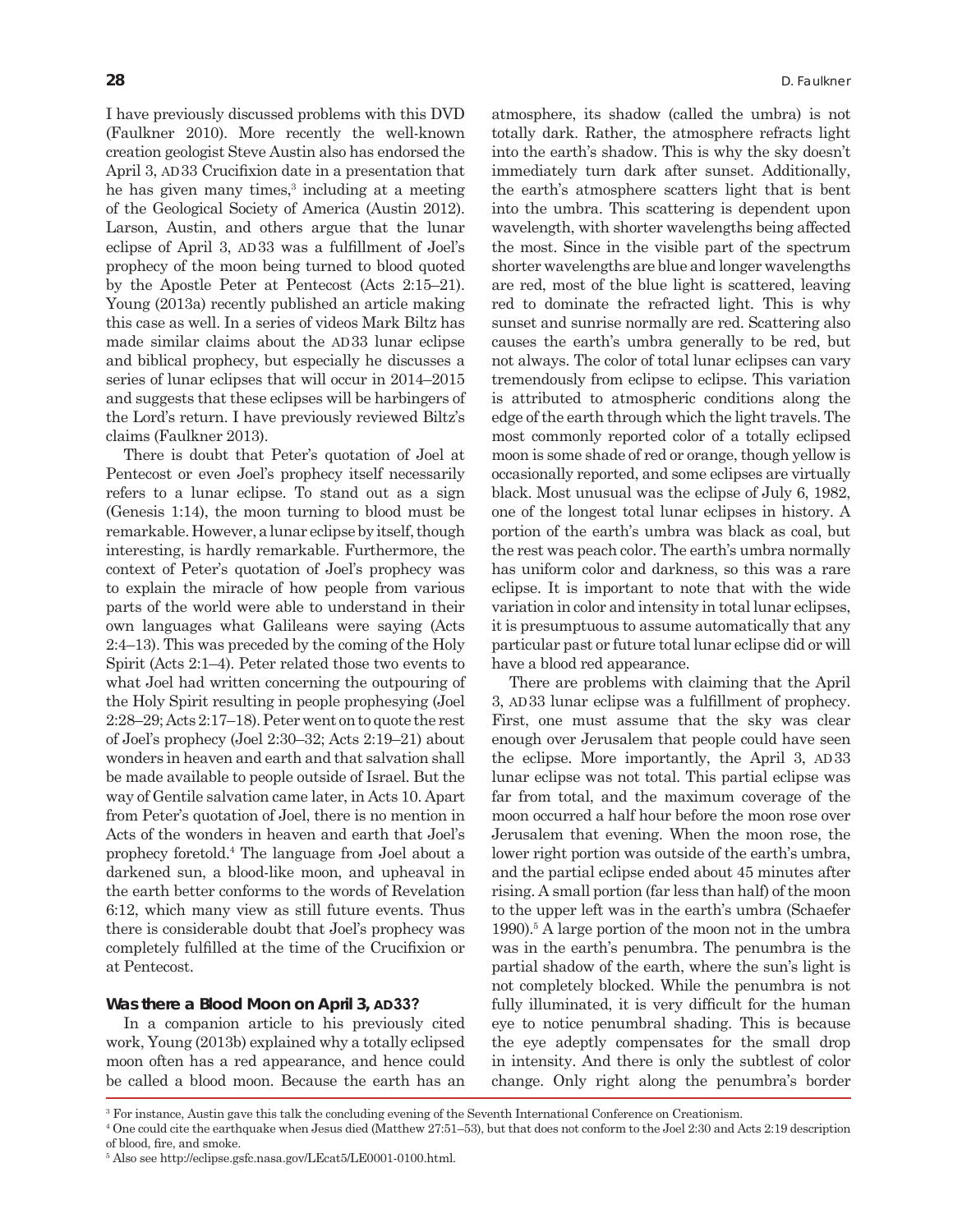with the umbra is any difference noted. The very slight color change in the penumbra as compared to the uneclipsed moon would require a very sensitive device for measurement. In short, in no way could the penumbra be described as red, let alone blood red. In his side bar, Young (2013b) understood this, for he wrote,

Penumbral eclipses are usually too faint to be observed by the unaided eye.

This correct statement contradicts (incorrect) statements made in his other paper (Young 2013a, p. 41). There a color illustration supposedly shows what the rising moon might have looked like from Jerusalem on that night. It shows a very red and darkened penumbral portion of the eclipse, and the caption reads, in part,

At this time, the upper left section was in the full shadow (umbra) of the earth, while the lower portion was in the penumbra (partial shadow). The color of the upper (umbral) portion would have been similar to what is shown in the previous picture, which shows the case when the entire moon is in the umbra. The lower portion would have been a lighter red, fading possibly to yellow/orange.

The lower portion was in the penumbra, which is "too faint to observed by the unaided eye," so why did Young imply here that the eye could observe it? Earlier in this article (p. 39) Young had written,

These considerations for the special case of a lunar eclipse viewed at sunset mean that the fully eclipsed portion would not be just red, but dark red. Blood red. The portion in the penumbra (partial shadow) would show a lighter hue, red or possibly orange/yellow.

Again, this directly contradicts what Young wrote elsewhere. And on p. 40 he wrote,

Shortly after the sun set in the west, the moon rose in the east. It was dark. Dark red. Bloody red.

Besides falsely claiming that the penumbral portion was red, Young here assumes that all lunar eclipses are red, but that is not the case. The splendid colors of an eclipsed moon show up only when an eclipse is total. The portion of the moon that is not in the umbra is many orders of magnitude brighter than the umbral portion. We can't easily see the color of a partially eclipsed moon because the faint light of the umbra is overpowered by the far brighter portion of the moon that is not in the umbra. The disparity in brightness makes it very difficult to ascertain the true color of the umbral portion, except when the eclipse is very nearly total, which this eclipse was not.

To be fair, Young did appeal to the moon being very low in the sky to enhance the red color. I previously mentioned this in the fact that the sun, or any other object such as the moon, appears redder when low in the sky due to the scattering of the earth's atmosphere. However, to appeal to that

much reddening due to the atmosphere eliminates the necessity of the moon being eclipsed that night. The rising or setting moon often appears deep red even when not eclipsed. Since this happens nearly every night, it is unlikely that normal reddening due to the atmosphere would constitute a fulfillment of prophecy. Many people already recognize that the darkness for three hours that afternoon likely was the result of unusual atmospheric conditions. If so, it is very probable that those conditions did not entirely clear by nightfall, which could account for an unusually red moon that evening, even without an eclipse. So this partial eclipse would have had little to do with the redness that might have colored the moon that night.

#### **Another Important Lunar Eclipse**

Historians generally date the Crucifixion to the range of  $AD26-36$ . This comes from considerations of the biblical clues of the reigns of Herod, Pontius Pilate, and Quirinius. Important to the thesis of the April 3, AD 33 Crucifixion is the late date of Herod's death. For a long time historians have thought that Herod died in 4 BC, and they generally continue to think so. If Herod died this early, then Jesus had to be born in or prior to  $4BC$ , even as early as  $6BC$ . Luke  $3:23$ tells us that Jesus started his ministry when he was about 30 years old, and the chronology of the gospels suggest that His ministry lasted a little more than three years. Assuming a birth year of no later than 4 BC (and recognizing that there was no zero year-1 BC was immediately followed by AD 1), we arrive at a Crucifixion date not much later than AD 30, possibly eliminating the AD 33 date. However, Hoehner (1977) holds to a  $5/4$  BC birth date of Jesus, and yet makes a persuasive case for an AD33 crucifixion. He relies upon Luke's statement of "about 30 years old" being just that—about 30 years, give or take a few years.

On the other hand, some have argued that Herod died later, in 1 BC, fitting well with the AD33 Crucifixion date. The date of Herod's death is computed from a mention in Josephus that Herod died shortly before Passover and that his death was preceded by a lunar eclipse. There were only two lunar eclipses shortly before Passover visible from Israel during the possible range of Herod's death, one in 4 BC and the other in 1 BC. Most historians continue to believe the earlier date is correct, but in recent years many Christians have endorsed the later date of Herod's death. Some undoubtedly are motivated by their desire to have the AD33 Crucifixion date, but there are two arguments put forth in support of the later death of Herod. One argument is that the earlier date allows just a month for several events recorded by Josephus to occur (such as the execution of Matthias and Judas and their followers the day